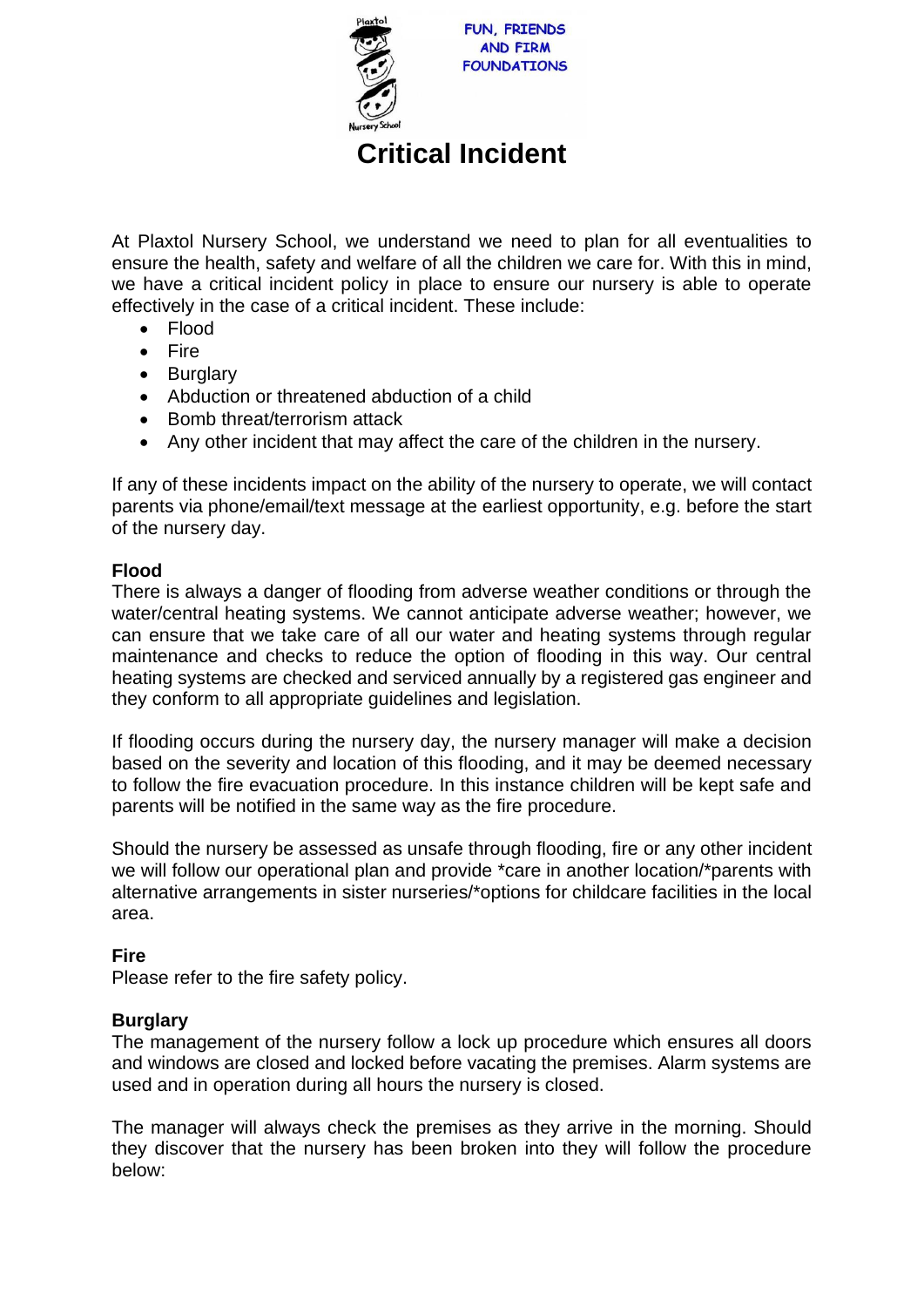- Dial 999 with as many details as possible, i.e. name and location, details of what you have found and emphasise this is a nursery and children will be arriving soon
- Contain the area to ensure no-one enters until the police arrive. The staff will direct parents and children to a separate area as they arrive. If all areas have been disturbed staff will follow police advice, including following the relocation procedure under flood wherever necessary to ensure the safety of the children
- The manager on duty will help the police with enquiries, e.g. by identifying items missing, areas of entry etc.
- A manager will be available at all times during this time to speak to parents, reassure children and direct enquires
- Management will assess the situation following a theft and ensure parents are kept up to date with developments relating to the operation of the nursery.

## **Abduction or threatened abduction of a child**

We have secure safety procedures in place to ensure children are safe while in our care, including safety from abduction. Staff must be vigilant at all times and report any persons lingering on nursery property immediately. All doors and gates to the nursery are locked and cannot be accessed unless staff members allow individuals in. Parents are reminded on a regular basis not to allow anyone into the building whether they are known to them or not. Visitors and general security are covered in more detail in the supervision of visitor's policy.

Children will only be released into the care of a designated adult; see the arrivals and departures

policy for more details. Parents are requested to inform the nursery of any potential custody battles or family concerns as soon as they arise so the nursery is able to support the child. The nursery will not take sides in relation to any custody battle and will remain neutral for the child. If an absent parent arrives to collect their child, the nursery will not restrict access **unless** a court order is in place. Parents are requested to issue the nursery with a copy of these documents should they be in place. We will consult our solicitors with regards to any concerns over custody and relay any information back to the parties involved.

If a member of staff witnesses an actual or potential abduction from nursery we have the following procedures which are followed immediately:

- The police must be called immediately
- The staff member will notify management immediately and the manager will take control
- The parent(s) will be contacted
- All other children will be kept safe and secure and calmed down where necessary
- The police will be given as many details as possible including details of the child, description of the abductor, car registration number if used, time and direction of travel if seen and any family situations that may impact on this abduction.